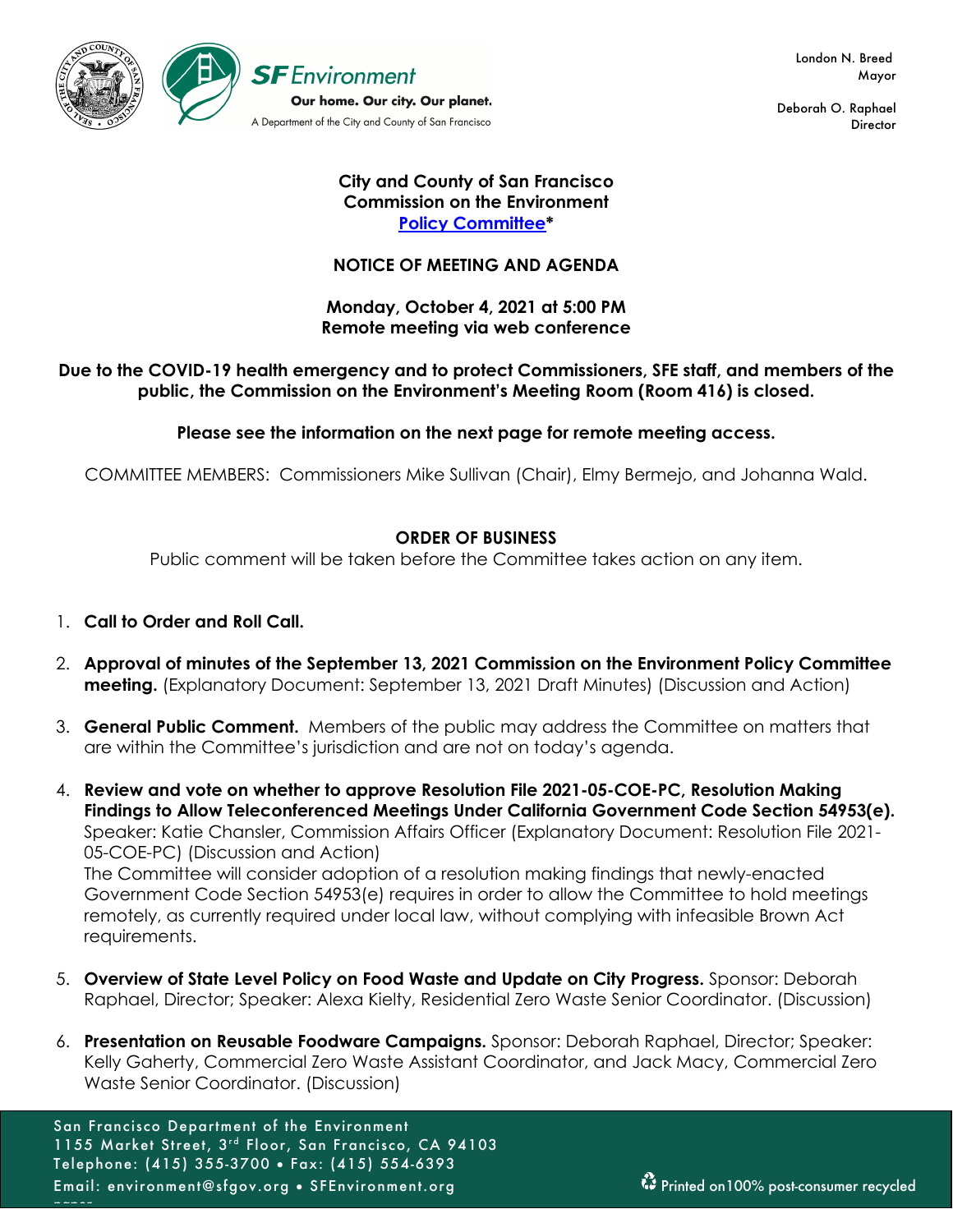- 7. **Director's Update.** Deborah Raphael, Director (Discussion)
- 8. **New Business/Future Agenda Items.** Katie Chansler, Commission Affairs Officer (Discussion)
- 9. **Adjournment.**

**The next meeting of the Commission on the Environment Policy Committee is scheduled for Monday November 8, 2021, at 5:00 p.m. In compliance with the San Francisco Health Officer's Order No. C19- 07 directing all individuals to "shelter in place," and in compliance with the Mayor's emergency orders regarding the conduct of City meetings, public meetings of the Commission on the Environment and its committees will continue on a remote conferencing basis only at this time.**

## **Find out about upcoming deadlines, public hearings and meetings. Search the SFEnvironronment.org website archived minutes and agenda**

\*If a quorum of the Commission on the Environment is present, it will constitute a Special Meeting of the Commission on the Environment. The Commission Affairs Manager shall make a note of it in the minutes, and discussion shall be limited to items noticed on this agenda.

# **Remote Access to Information and Participation**

This meeting will be held remotely using video conferencing, through the WebEx Meetings platform, and by telephone for members of the public who are unable to attend using computers or smart devices.

# **Attending the Meeting: Watch or Listen**

Members of the public have the following options for attending the meeting:

Option 1: Watch the meeting using a computer or smart device by clicking on the following link:

# **https://ccsf.webex.com/ccsf/onstage/g.php?MTID=eb941294fcbb8c06c792195187154767f**

- If you are able to and would like to watch via your computer, please follow these instructions: i) Click on the link above; ii) Enter your first name, last name, and email address if desired; iii) Click "Join by Browser" (directly beneath the "Join Now" button);
- If you are able to watch via your smart mobile device: i) Download the Webex Meetings application; ii) Click on the link above; iii) Click "Join"; iv) Enter your name and email; v) Click "Ready to Join".

Option 2: Join the meeting by phone if you do not have access to a computer or smart device. Dial: **415-655-0001** and then enter the Access Code: **2497 044 1160** 

# **Participating During Public Comment**

Members of the public will have opportunities to participate during public comment. The public is asked to wait for the particular agenda item before making a comment on that item. Comments will be addressed in the order they are received. When the moderator announces that the Committee is taking public comment, members of the public can: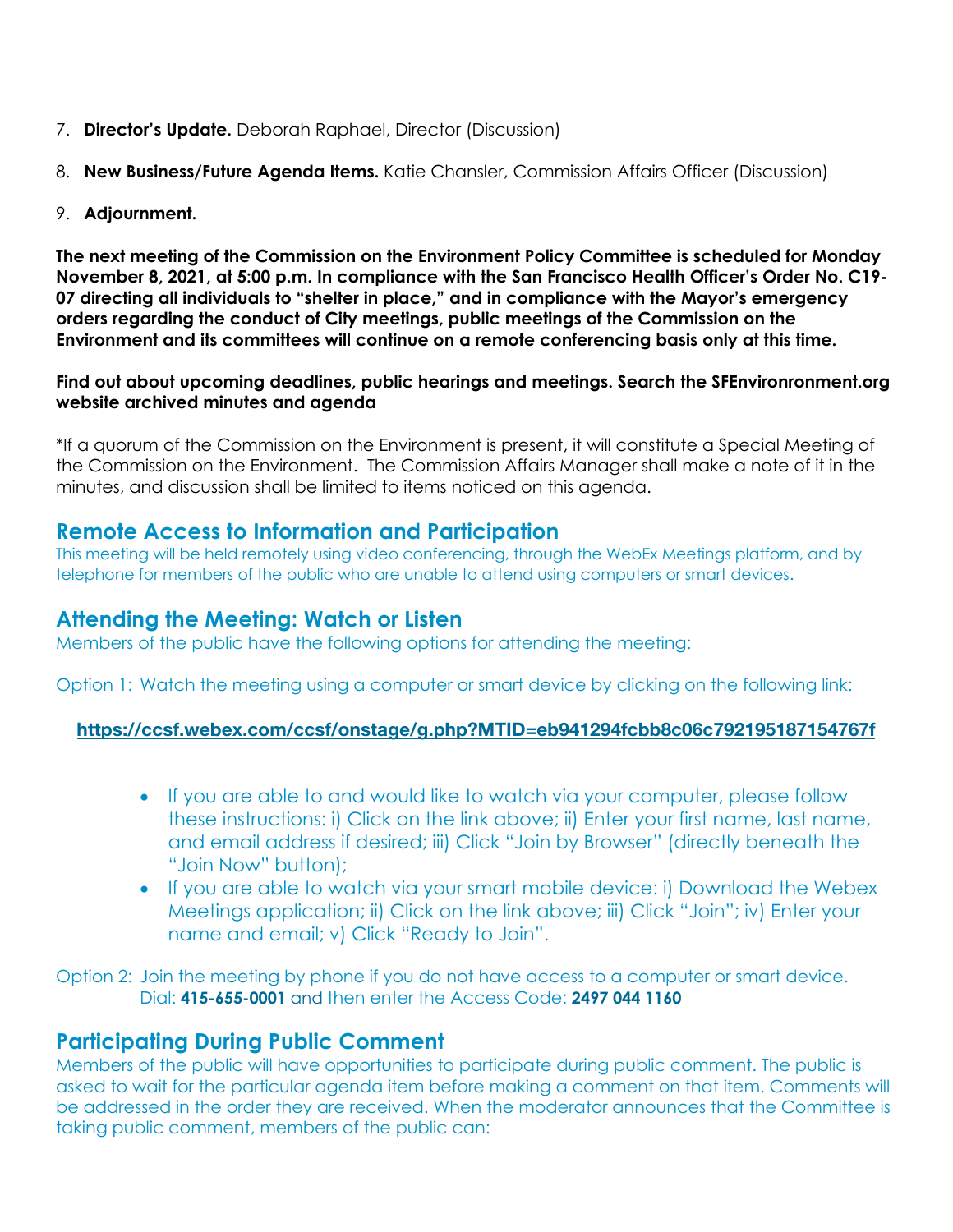# Dial: **415-655-0001** and then enter the Access Code: **2497 044 1160**

1) Participate over the phone by pressing \*3 (this step is very important, as it will activate the "Raise Hand" icon in the Participant window).

Depending on the number of people also in line ahead of you, you may have to wait before it is your opportunity to speak. When it is your turn, you will be notified that your line has been unmuted, and it will be your opportunity to speak. Your line will be muted again when your allotted time expires.

In accordance with Governor Gavin Newsom's statewide order for all residents to "Stay at Home" and the numerous local and state proclamations, orders and supplemental directions - aggressive directives have been issued to slow down and reduce the spread of the COVID-19 virus. Copies of explanatory documents are available at 1) on the Commission's website http://www.sfenvironment.org/commission; (2) upon request to the Commission Affairs Officer, at telephone number 415-355-3709, or via e-mail at katie.chansler@sfgov.org.

## **Important Information**

The ringing of and use of cell phones, pagers and similar sound-producing electronic devices are prohibited at this meeting. Please be advised that the Chair may order the removal from the meeting room of any person(s) responsible for the ringing or use of a cell phone, pager, or other similar sound-producing electronic devices.

NOTE: Persons unable to attend the meeting may submit to the Committee, by the time the proceedings begin, written comments regarding the agenda items above. These comments will be made a part of the official public record and shall be brought to the attention of Committee Members. Any written comments should be sent to: Commission Affairs Officer, Department of the Environment, 1455 Market Street, Suite 1200, San Francisco, CA 94103 by 5:00 p.m. on the day prior to the hearing. Comments that cannot be delivered to the Commission Affairs Officer by that time may be taken directly to the hearing at the location above. When bringing handouts to meetings, please photocopy on both sides of the paper and try to use post-consumer recycled or tree-free paper. Also, please bring sufficient copies of handouts for the Committee, the Commission Affairs Officer and the public.

# **Public Comment**

At this time, members of the public may address the Committee on items of interest that are within the subject matter jurisdiction of the Committee but are not on today's agenda. Public comment will be taken following each agendized item. Each member of the public may address the Committee for up to three minutes, unless otherwise announced by the President. If it is demonstrated that the comments by the public will exceed 15 minutes, the President may continue Public Comment to another time during the meeting.

The Brown Act forbids the Committee from taking action or discussing any item or issue not appearing on the posted agenda. This rule applies to issues raised in public comment as well. In response to public comment, not on an agendized item, the Committee is limited to:

- 1. Briefly responding to statements made or questions posed by members of the public, or
- 2. Request staff to report back on a matter at a subsequent meeting, or

3. Directing staff to place the item or issue on a future agenda (Government Code Section 54954.2(a).)

#### **Disability Access**

Commission on the Environment Committee meetings will be held at City Hall, Room 421 in the Civic Center Area. City Hall is accessible to persons using wheelchairs and other assistive mobility devices. Ramps are available at the Grove, Van Ness and McAllister entrances. The closest accessible BART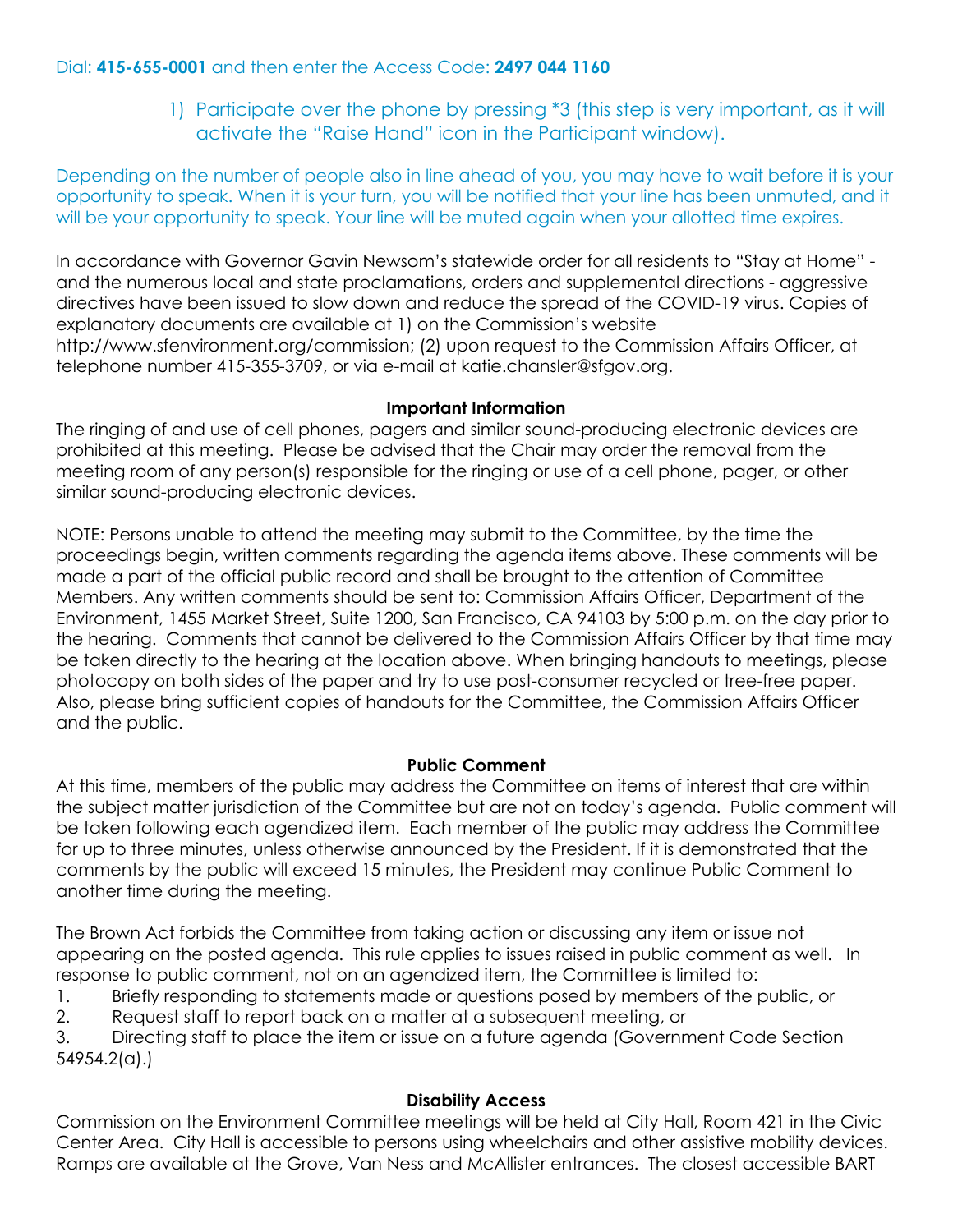station is the Civic Center Station at United Nations Plaza and Market Street. Accessible MUNI lines serving this location are: #71 Haight/Noriega and the F Line to Market and Van Ness and the Metro Stations at Van Ness and Market and at Civic Center. For information about MUNI accessible services call (415) 923-6142. There is accessible curbside parking adjacent to City Hall on Grove Street and Van Ness Avenue and in the vicinity of the Veterans Building at 401 Van Ness Avenue adjacent to Davies Hall and the War Memorial Complex.

In order to assist the City's efforts to accommodate persons with severe allergies, environmental illnesses, multiple chemical sensitivity or related disabilities, attendees at public meetings are reminded that other attendees may be sensitive to various chemical based products. Please help the City accommodate these individuals. Individuals with chemical sensitivity or related disabilities should call the Mayor's Office on Disability at (415) 554-6789 or (415) 554-6799 (TTY) for additional information.

The following services are available on request 72 hours prior to the meeting; except for Monday meetings, for which the deadline shall be 4:00 p.m. of the last business day of the preceding week: For American sign language interpreters or the use of a reader during a meeting, a sound enhancement system, and/or alternative formats of the agenda and minutes, please contact Katie Chansler at (415) 355-3709 to make arrangements for the accommodation. Late requests will be honored, if possible.

#### **Language Access**

Per the Language Access Ordinance (Chapter 91 of the San Francisco Administrative Code), Chinese, Spanish and or Filipino (Tagalog) interpreters will be available upon requests. Meeting Minutes may be translated, if requested, after they have been adopted by the Commission. Assistance in additional languages may be honored whenever possible. To request assistance with these services please contact the Commission Affairs Officer at 415-355-3709 or katie.chansler@sfgov.org at least 48 hours in advance of the hearing. Late requests will be honored if possible.

#### **語言服務**

根據語言服務條例(三藩市行政法典第91章),中文、西班牙語和/或菲律賓語 (泰加洛語)傳譯人員在收到要求 後將會提供傳譯服務。翻譯版本的會議記錄可在委員會通過後透過要求而提供。其他語言協助在可能的情況下也 將可提供。上述的要求,請於會議前最少48小時致電 415-355-3709或電郵至katie.chansler@sfgov.org向委員 會秘書提出。逾期提出的請求,若可能的話,亦會被考慮接納。

#### **Acceso A Idioma**

De acuerdo con la Ordenanza de Acceso a Idiomas "Language Access Ordinance" (Capítulo 91 del Código Administrativo de San Francisco "Chapter 91 of the San Francisco Administrative Code") intérpretes de chino, español y/o filipino (tagalo) estarán disponibles de ser requeridos. Las minutas podrán ser traducidas, de ser requeridas, luego de ser aprobadas por la Comisión. La asistencia en idiomas adicionales se tomará en cuenta siempre que sea posible. Para solicitar asistencia con estos servicios favor comunicarse con el Secretario de la Comisión al 415-355-3709,

o katie.chansler@sfgov.org por lo menos 48 horas antes de la reunión. Las solicitudes tardías serán consideradas de ser posible.

#### **Access Sa Wika**

Ayon sa Language Access Ordinance (Chapter 91 ng San Francisco Administrative Code), maaaring mag-request ng mga tagapagsalin sa wikang Tsino, Espanyol, at/o Filipino (Tagalog). Kapag hiniling, ang mga kaganapan ng miting ay maaring isalin sa ibang wika matapos ito ay aprobahan ng komisyon. Maari din magkaroon ng tulong sa ibang wika. Sa mga ganitong uri ng kahilingan,